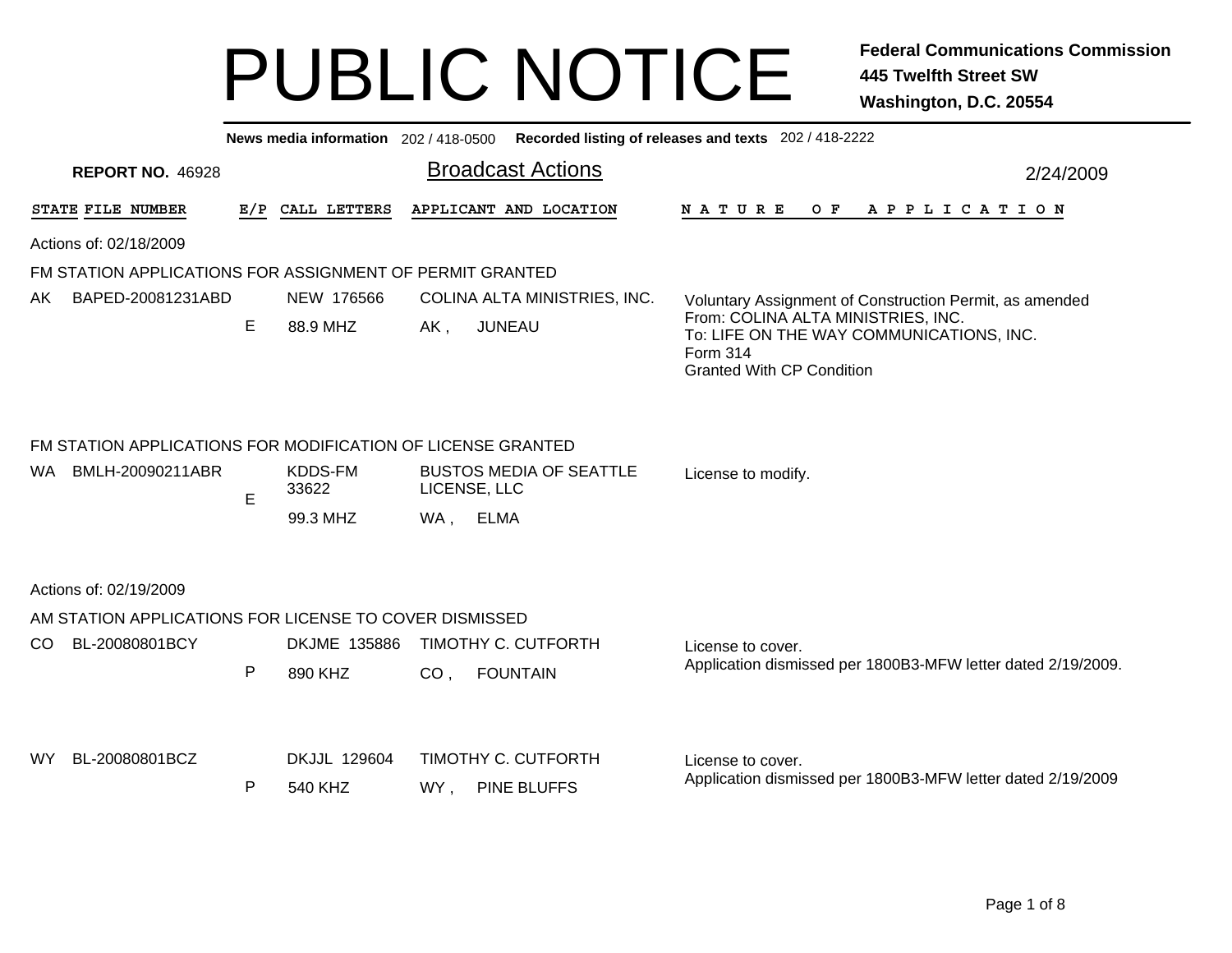| <b>Broadcast Actions</b><br><b>REPORT NO. 46928</b><br>2/24/2009<br>STATE FILE NUMBER<br>E/P<br>CALL LETTERS<br>APPLICANT AND LOCATION<br>NATURE<br>O F<br>A P P L I C A T I O N<br>Actions of: 02/19/2009<br>AM STATION APPLICATIONS FOR LICENSE TO COVER DISMISSED<br><b>DKCEG 135885</b><br>TIMOTHY C. CUTFORTH<br>BL-20080929AVZ<br>CO.<br>License to cover.<br>Application dismissed per 1800B3-MFW letter 2/19/2009<br>P<br>780 KHZ<br>CO <sub>1</sub><br><b>FOUNTAIN</b><br>FM STATION APPLICATIONS FOR ORIGINAL CONSTRUCTION PERMIT DISMISSED<br>BNPED-20071018AHR<br>NEW 172660<br><b>IOWA STATE UNIVERSITY OF</b><br>ΙA<br>CP New Station.<br><b>SCIENCE AND TECHNOLOGY</b><br>E<br>88.7 MHZ<br>Dismissed 2/19/2009 per settlement agreement - no letter sent<br><b>ROCKWELL CITY</b><br>IA,<br>BNPED-20071018AHV<br>NEW 172687<br><b>IOWA STATE UNIVERSITY OF</b><br>IA<br>CP New Station.<br><b>SCIENCE AND TECHNOLOGY</b><br>E<br>89.1 MHZ<br>Dismissed 2/19/2009 per settlement agreement - no letter sent<br>SHENANDOAH<br>$IA$ , |    |                   |  | News media information 202 / 418-0500 |  |  | Recorded listing of releases and texts 202 / 418-2222 |  |  |  |
|--------------------------------------------------------------------------------------------------------------------------------------------------------------------------------------------------------------------------------------------------------------------------------------------------------------------------------------------------------------------------------------------------------------------------------------------------------------------------------------------------------------------------------------------------------------------------------------------------------------------------------------------------------------------------------------------------------------------------------------------------------------------------------------------------------------------------------------------------------------------------------------------------------------------------------------------------------------------------------------------------------------------------------------------------|----|-------------------|--|---------------------------------------|--|--|-------------------------------------------------------|--|--|--|
|                                                                                                                                                                                                                                                                                                                                                                                                                                                                                                                                                                                                                                                                                                                                                                                                                                                                                                                                                                                                                                                  |    |                   |  |                                       |  |  |                                                       |  |  |  |
|                                                                                                                                                                                                                                                                                                                                                                                                                                                                                                                                                                                                                                                                                                                                                                                                                                                                                                                                                                                                                                                  |    |                   |  |                                       |  |  |                                                       |  |  |  |
|                                                                                                                                                                                                                                                                                                                                                                                                                                                                                                                                                                                                                                                                                                                                                                                                                                                                                                                                                                                                                                                  |    |                   |  |                                       |  |  |                                                       |  |  |  |
|                                                                                                                                                                                                                                                                                                                                                                                                                                                                                                                                                                                                                                                                                                                                                                                                                                                                                                                                                                                                                                                  |    |                   |  |                                       |  |  |                                                       |  |  |  |
|                                                                                                                                                                                                                                                                                                                                                                                                                                                                                                                                                                                                                                                                                                                                                                                                                                                                                                                                                                                                                                                  |    |                   |  |                                       |  |  |                                                       |  |  |  |
|                                                                                                                                                                                                                                                                                                                                                                                                                                                                                                                                                                                                                                                                                                                                                                                                                                                                                                                                                                                                                                                  |    |                   |  |                                       |  |  |                                                       |  |  |  |
|                                                                                                                                                                                                                                                                                                                                                                                                                                                                                                                                                                                                                                                                                                                                                                                                                                                                                                                                                                                                                                                  |    |                   |  |                                       |  |  |                                                       |  |  |  |
|                                                                                                                                                                                                                                                                                                                                                                                                                                                                                                                                                                                                                                                                                                                                                                                                                                                                                                                                                                                                                                                  |    |                   |  |                                       |  |  |                                                       |  |  |  |
|                                                                                                                                                                                                                                                                                                                                                                                                                                                                                                                                                                                                                                                                                                                                                                                                                                                                                                                                                                                                                                                  |    |                   |  |                                       |  |  |                                                       |  |  |  |
|                                                                                                                                                                                                                                                                                                                                                                                                                                                                                                                                                                                                                                                                                                                                                                                                                                                                                                                                                                                                                                                  |    |                   |  |                                       |  |  |                                                       |  |  |  |
|                                                                                                                                                                                                                                                                                                                                                                                                                                                                                                                                                                                                                                                                                                                                                                                                                                                                                                                                                                                                                                                  |    |                   |  |                                       |  |  |                                                       |  |  |  |
|                                                                                                                                                                                                                                                                                                                                                                                                                                                                                                                                                                                                                                                                                                                                                                                                                                                                                                                                                                                                                                                  |    |                   |  |                                       |  |  |                                                       |  |  |  |
|                                                                                                                                                                                                                                                                                                                                                                                                                                                                                                                                                                                                                                                                                                                                                                                                                                                                                                                                                                                                                                                  |    |                   |  |                                       |  |  |                                                       |  |  |  |
|                                                                                                                                                                                                                                                                                                                                                                                                                                                                                                                                                                                                                                                                                                                                                                                                                                                                                                                                                                                                                                                  |    |                   |  |                                       |  |  |                                                       |  |  |  |
|                                                                                                                                                                                                                                                                                                                                                                                                                                                                                                                                                                                                                                                                                                                                                                                                                                                                                                                                                                                                                                                  |    |                   |  |                                       |  |  |                                                       |  |  |  |
|                                                                                                                                                                                                                                                                                                                                                                                                                                                                                                                                                                                                                                                                                                                                                                                                                                                                                                                                                                                                                                                  |    |                   |  |                                       |  |  |                                                       |  |  |  |
|                                                                                                                                                                                                                                                                                                                                                                                                                                                                                                                                                                                                                                                                                                                                                                                                                                                                                                                                                                                                                                                  |    |                   |  |                                       |  |  |                                                       |  |  |  |
| DAYSPRING MINISTRIES OF                                                                                                                                                                                                                                                                                                                                                                                                                                                                                                                                                                                                                                                                                                                                                                                                                                                                                                                                                                                                                          | IA | BNPED-20071019AQQ |  | NEW 176587                            |  |  | CP New Station.                                       |  |  |  |
| CONCORD BAPTIST CHURCH<br>E<br>88.7 MHZ<br>Dismissed 2/19/2009 per settlement agreement - no letter sent<br><b>CARROLL</b><br>IA,                                                                                                                                                                                                                                                                                                                                                                                                                                                                                                                                                                                                                                                                                                                                                                                                                                                                                                                |    |                   |  |                                       |  |  |                                                       |  |  |  |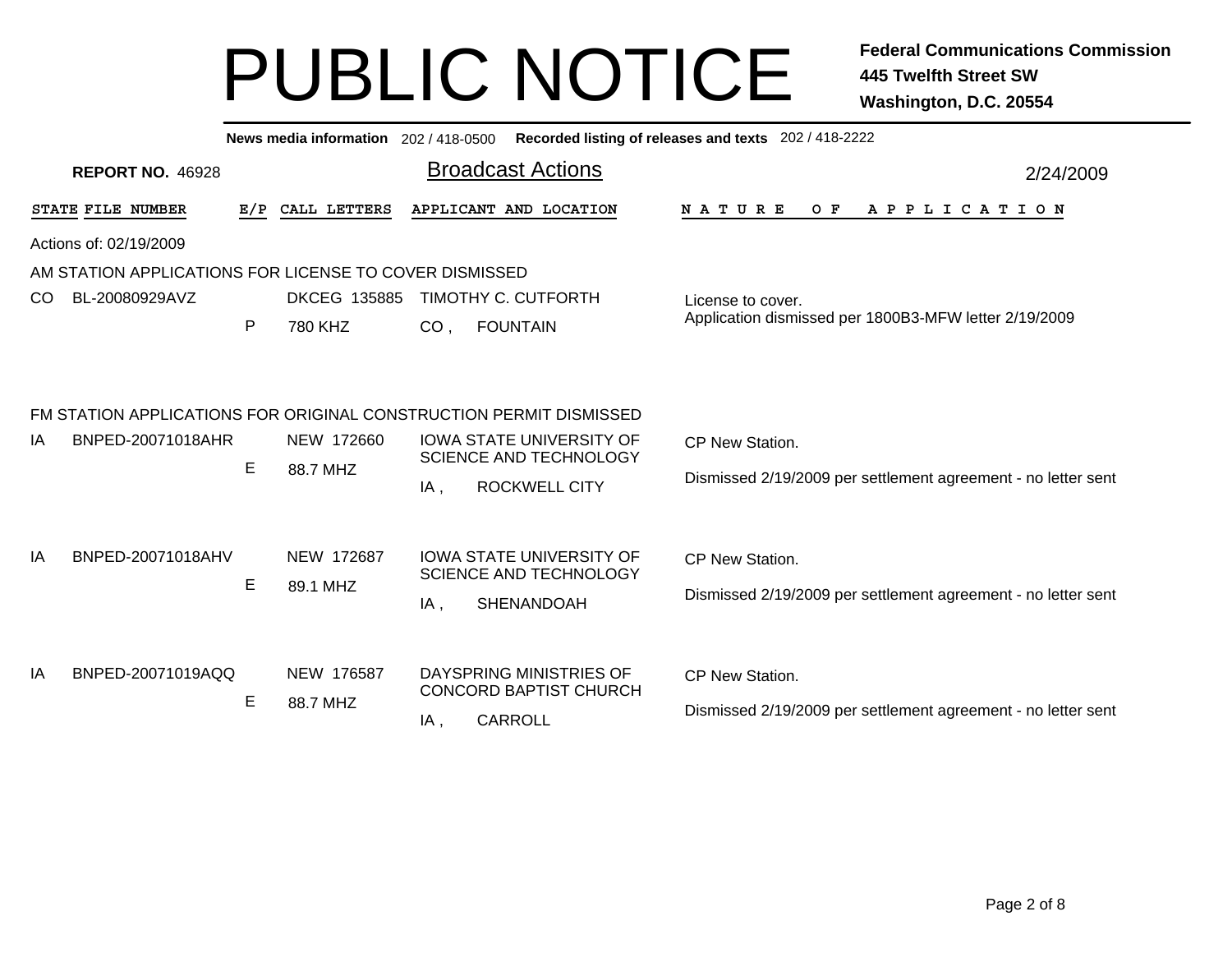|           |                         |     |                        |                          | News media information 202 / 418-0500 Recorded listing of releases and texts 202 / 418-2222 |                                                                                       |
|-----------|-------------------------|-----|------------------------|--------------------------|---------------------------------------------------------------------------------------------|---------------------------------------------------------------------------------------|
|           | <b>REPORT NO. 46928</b> |     |                        |                          | <b>Broadcast Actions</b>                                                                    | 2/24/2009                                                                             |
|           | STATE FILE NUMBER       | E/P | CALL LETTERS           |                          | APPLICANT AND LOCATION                                                                      | <b>NATURE</b><br>O F<br>A P P L I C A T I O N                                         |
|           | Actions of: 02/19/2009  |     |                        |                          |                                                                                             |                                                                                       |
|           |                         |     |                        |                          | FM STATION APPLICATIONS FOR ORIGINAL CONSTRUCTION PERMIT DISMISSED                          |                                                                                       |
| MO.       | BNPED-20071019AWN       |     | NEW 174514             |                          | <b>BOARD OF REGENTS.</b>                                                                    | CP New Station.                                                                       |
|           |                         | E   | 88.7 MHZ               | <b>UNIVERSITY</b>        | NORTHWEST MISSOURI STATE                                                                    | Engineering Amendment filed 11/14/2007                                                |
|           |                         |     |                        | $MO$ ,                   | <b>MARYVILLE</b>                                                                            | Dismissed 2/19/2009 per settlement agreement - no letter sent                         |
| IA        | BNPED-20071022AHX       | Е   | NEW 176636<br>89.3 MHZ | <b>MINISTRIES</b><br>IA, | <b>HARVEST TIME APOSTOLIC</b><br><b>ATLANTIC</b>                                            | CP New Station.<br>Dismissed 2/19/2009 per settlement agreement - no letter sent      |
| IA        | BNPED-20071022BOY       | Е   | NEW 176939<br>88.7 MHZ | IA,                      | <b>CALVARY IOWA CITY</b><br><b>LEHIGH</b>                                                   | CP New Station.<br>Dismissed 2/19/2009 per settlement agreement - no letter sent      |
| <b>PA</b> | BNPED-20071022BQV       | Е   | NEW 177312<br>89.1 MHZ | PA,                      | <b>TELIKOJA EDUCATIONAL</b><br><b>BROADCASTING INC.</b><br><b>CENTER MORELAND</b>           | CP New Station.<br>Dismissed by letter 2/19/2009<br>(47 CFR Section 73.509 violation) |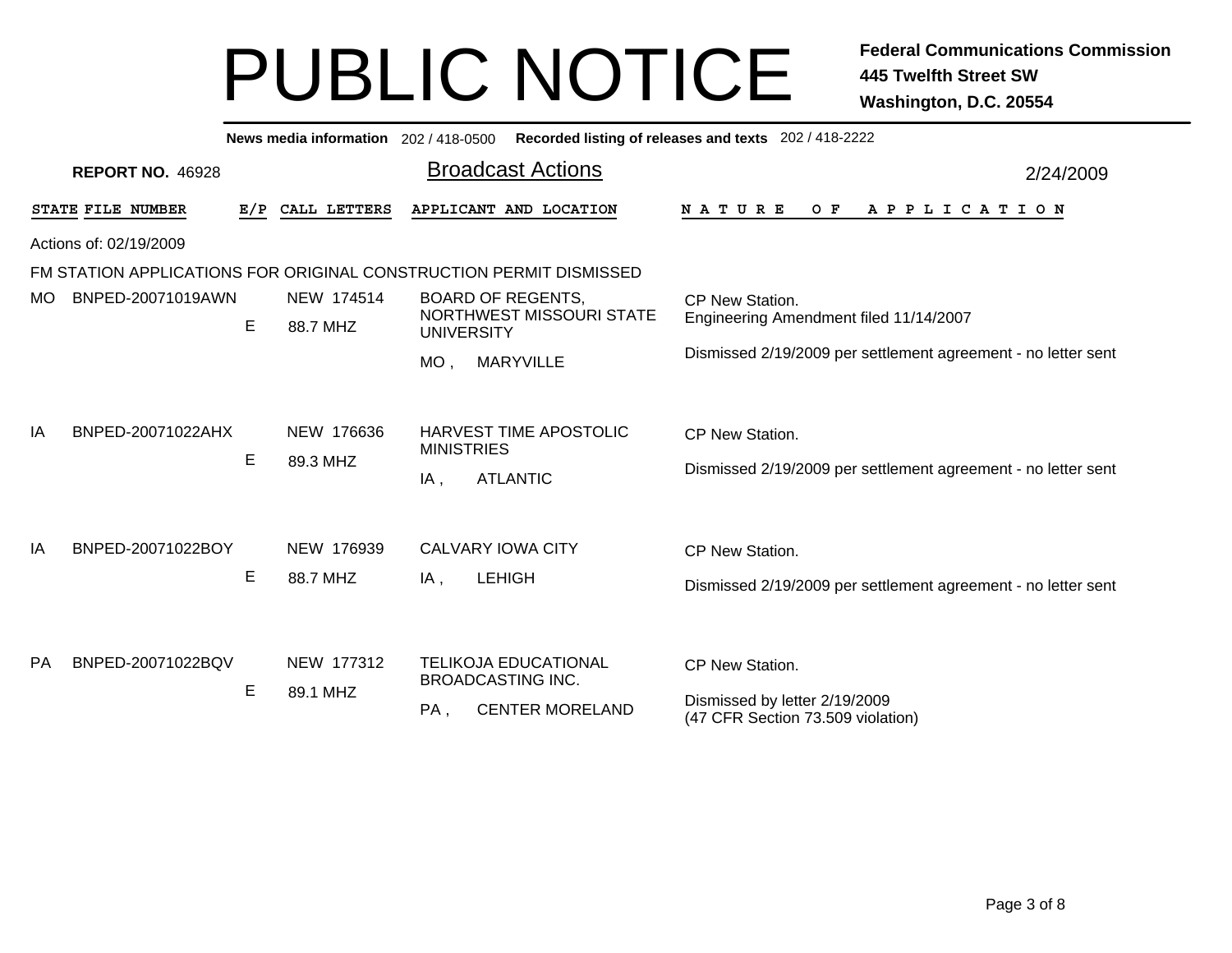|                                                           |     | News media information 202/418-0500 |                                        |                                                                           | Recorded listing of releases and texts 202 / 418-2222           |  |  |  |  |
|-----------------------------------------------------------|-----|-------------------------------------|----------------------------------------|---------------------------------------------------------------------------|-----------------------------------------------------------------|--|--|--|--|
| <b>REPORT NO. 46928</b>                                   |     |                                     |                                        | <b>Broadcast Actions</b>                                                  | 2/24/2009                                                       |  |  |  |  |
| STATE FILE NUMBER                                         | E/P | CALL LETTERS                        |                                        | APPLICANT AND LOCATION                                                    | NATURE<br>O F<br>A P P L I C A T I O N                          |  |  |  |  |
| Actions of: 02/19/2009                                    |     |                                     |                                        |                                                                           |                                                                 |  |  |  |  |
|                                                           |     |                                     |                                        | FM STATION APPLICATIONS FOR MINOR CHANGE TO A LICENSED FACILITY DISMISSED |                                                                 |  |  |  |  |
| BPH-20061114ABD<br>LA                                     | E   | KJLO-FM<br>48632                    |                                        | <b>HOLLADAY BROADCASTING OF</b><br>LOUISIANA, LLC                         | Minor change in licensed facilities.                            |  |  |  |  |
|                                                           |     | 104.1 MHZ                           | LA,                                    | <b>MONROE</b>                                                             | Engineering Amendment filed 04/23/2007                          |  |  |  |  |
|                                                           |     |                                     |                                        |                                                                           | Dismissed by letter 2/19/2009                                   |  |  |  |  |
| BPH-20070119ADO<br>ТX                                     |     | KVOU-FM                             |                                        | RHATTIGAN BROADCASTING                                                    | Minor change in licensed facilities.                            |  |  |  |  |
|                                                           | E   | 69621                               | (TEXAS), LP<br><b>UVALDE</b><br>$TX$ , |                                                                           | Engineering Amendment filed 03/27/2007                          |  |  |  |  |
|                                                           |     | 104.9 MHZ                           |                                        |                                                                           |                                                                 |  |  |  |  |
|                                                           |     |                                     |                                        |                                                                           | Dismissed per applicant's request 2/19/2009<br>(no letter sent) |  |  |  |  |
| AM STATION APPLICATIONS FOR ASSIGNMENT OF LICENSE GRANTED |     |                                     |                                        |                                                                           |                                                                 |  |  |  |  |

| AZ. | BAL-20090102ABK |  | KIDR 6383<br>740 KHZ | MULTICULTURAL RADIO<br>BROADCASTING LICENSEE, LLC |                | Voluntary Assignment of License, as amended<br>From: MULTICULTURAL RADIO BROADCASTING LICENSEE, LLC |
|-----|-----------------|--|----------------------|---------------------------------------------------|----------------|-----------------------------------------------------------------------------------------------------|
|     |                 |  |                      | AZ                                                | <b>PHOENIX</b> | To: FORCE BROADCASTING, LLC<br>Form 314                                                             |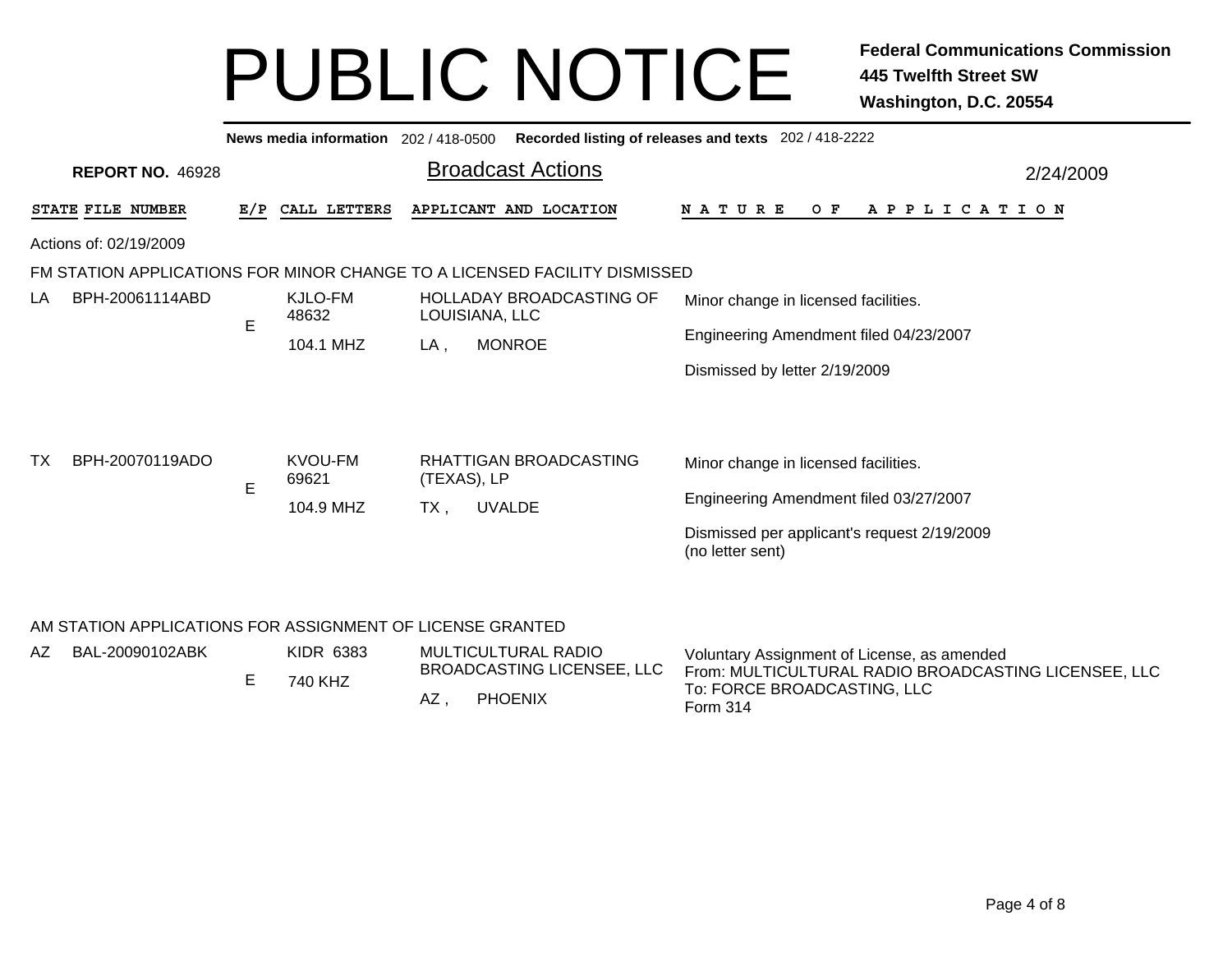|                           |     | News media information 202 / 418-0500 |             |                                                                                 | Recorded listing of releases and texts 202 / 418-2222                                                           |           |
|---------------------------|-----|---------------------------------------|-------------|---------------------------------------------------------------------------------|-----------------------------------------------------------------------------------------------------------------|-----------|
| <b>REPORT NO. 46928</b>   |     |                                       |             | <b>Broadcast Actions</b>                                                        |                                                                                                                 | 2/24/2009 |
| STATE FILE NUMBER         | E/P | CALL LETTERS                          |             | APPLICANT AND LOCATION                                                          | <b>NATURE</b><br>$O$ $F$<br>A P P L I C A T I O N                                                               |           |
| Actions of: 02/19/2009    |     |                                       |             |                                                                                 |                                                                                                                 |           |
|                           |     |                                       |             | DIGITAL TV APPLICATIONS FOR MINOR MODIFICATION TO A CONSTRUCTION PERMIT GRANTED |                                                                                                                 |           |
| BMPCDT-20080616AAY<br>VA. | E   | WCAV-DT 363<br>CHAN-19                | <b>LLC</b>  | <b>GRAY TELEVISION LICENSEE,</b>                                                | Modification of construction permit file number<br>BPCDT-20080403ACY.                                           |           |
|                           |     |                                       | VA,         | <b>CHARLOTTESVILLE</b>                                                          |                                                                                                                 |           |
| BMPCDT-20080620ABY<br>AL  | E   | WSFA-DT<br>13993<br>CHAN-12           | $AL$ ,      | WSFA LICENSE SUBSIDIARY, LLC<br><b>MONTGOMERY</b>                               | Modification of construction permit file number<br>BPCDT-20080505ABL.                                           |           |
| NC.<br>BMPCDT-20080620AJU | E   | WRDC-DT<br>54963<br>CHAN-28           | INC.<br>NC, | RALEIGH (WRDC-TV) LICENSEE,<br><b>DURHAM</b>                                    | Modification of construction permit file number<br>BPCDT-20080317AGR.<br>Engineering Amendment filed 02/12/2009 |           |

#### DIGITAL TV APPLICATIONS FOR MINOR CHANGE TO A LICENSED FACILITY GRANTED

| <b>CT</b> | BPEDT-20080619AFA | WEDN-DT<br>3607، | <b>CONNECTICUT PUBLIC</b><br>BROADCASTING, INC. |                | Minor change in licensed facilities, callsign WEDN.<br>Engineering Amendment filed 02/03/2009 |
|-----------|-------------------|------------------|-------------------------------------------------|----------------|-----------------------------------------------------------------------------------------------|
|           |                   | CHAN-9           | СT                                              | <b>NORWICH</b> |                                                                                               |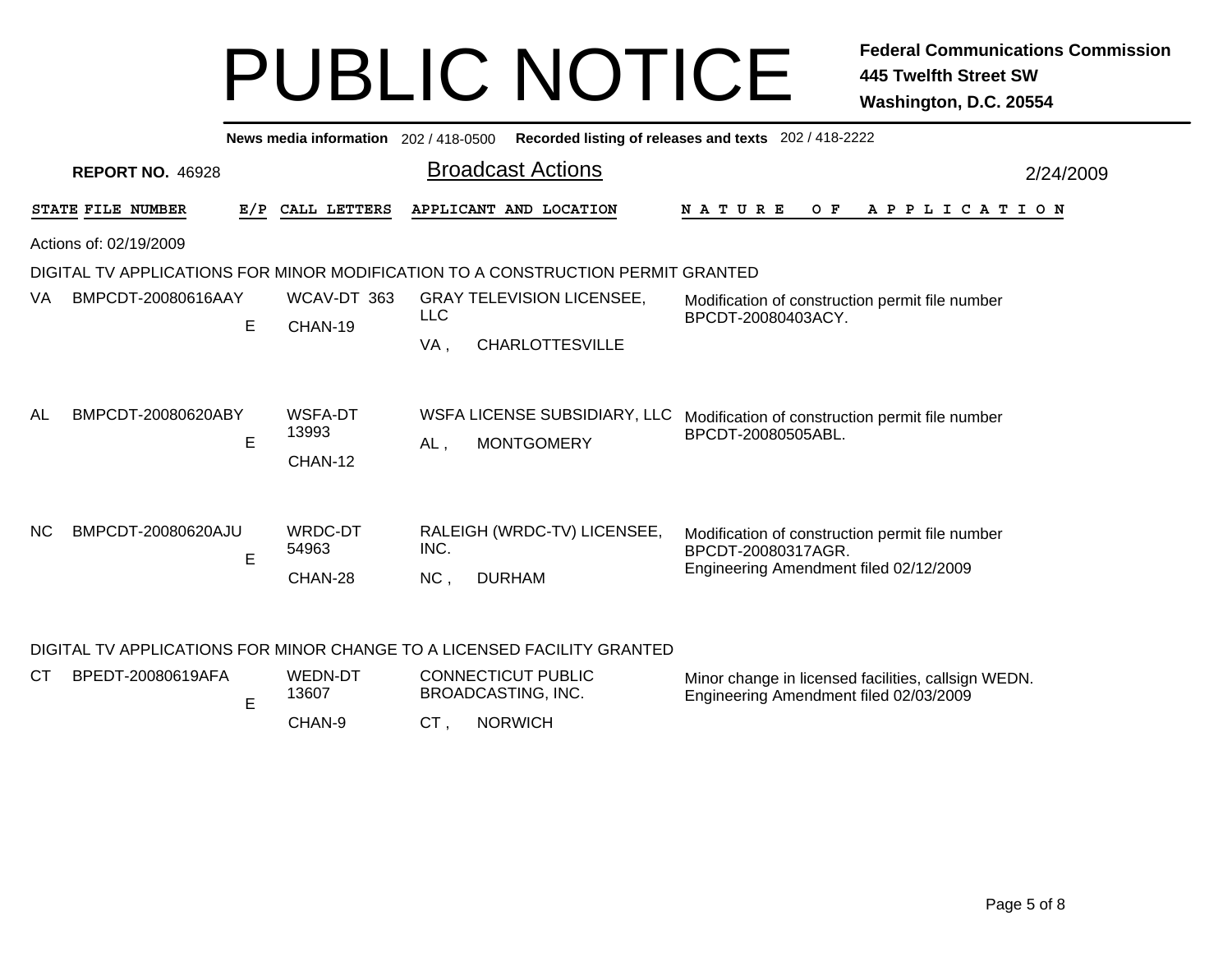|                                                                  |   |                              | News media information 202/418-0500 Recorded listing of releases and texts 202/418-2222                                                                                                                            |           |  |  |  |
|------------------------------------------------------------------|---|------------------------------|--------------------------------------------------------------------------------------------------------------------------------------------------------------------------------------------------------------------|-----------|--|--|--|
| <b>REPORT NO. 46928</b>                                          |   |                              | <b>Broadcast Actions</b>                                                                                                                                                                                           | 2/24/2009 |  |  |  |
| STATE FILE NUMBER                                                |   | E/P CALL LETTERS             | APPLICANT AND LOCATION<br>N A T U R E<br>OF APPLICATION                                                                                                                                                            |           |  |  |  |
| Actions of: 02/19/2009                                           |   |                              |                                                                                                                                                                                                                    |           |  |  |  |
| FM STATION APPLICATIONS FOR MODIFICATION OF LICENSE GRANTED      |   |                              |                                                                                                                                                                                                                    |           |  |  |  |
| BMLED-20080721ACP<br>ID                                          | E | <b>KAWS 8417</b><br>89.1 MHZ | CALVARY CHAPEL OF TWIN<br>License to modify.<br>FALLS, INC.<br>Engineering Amendment filed 02/04/2009<br>Engineering Amendment filed 02/10/2009<br><b>MARSING</b><br>ID,<br>Engineering Amendment filed 02/18/2009 |           |  |  |  |
| BMLH-20081008AJR<br>WA.                                          | E | KWPZ 14506<br>106.5 MHZ      | <b>CRISTA MINISTRIES, INC.</b><br>License to modify.<br><b>LYNDEN</b><br>WA,                                                                                                                                       |           |  |  |  |
|                                                                  |   |                              | FM STATION APPLICATIONS FOR MINOR MODIFICATION TO A CONSTRUCTION PERMIT GRANTED                                                                                                                                    |           |  |  |  |
| BMPED-20081103ADQ<br>WY.                                         | E | KVLZ 91354<br>89.9 MHZ       | <b>EDUCATIONAL MEDIA</b><br>Mod of CP to chg<br><b>FOUNDATION</b><br>Engineering Amendment filed 02/09/2009<br>WY,<br><b>SHERIDAN</b>                                                                              |           |  |  |  |
| FM STATION APPLICATIONS FOR ORIGINAL CONSTRUCTION PERMIT GRANTED |   |                              |                                                                                                                                                                                                                    |           |  |  |  |
| BNPED-20071022BOM<br>AK.                                         |   | NEW 176903                   | <b>JUNEAU SEVENTH-DAY</b><br>CP New Station.<br><b>ADVENTIST CHURCH</b>                                                                                                                                            |           |  |  |  |
|                                                                  | E | 91.3 MHZ                     | Petitions to deny must be on file no later than 30 days from the date of<br><b>JUNEAU</b><br>$AK$ ,<br>this public notice accepting the application for filing.<br>Engineering Amendment filed 02/17/2009          |           |  |  |  |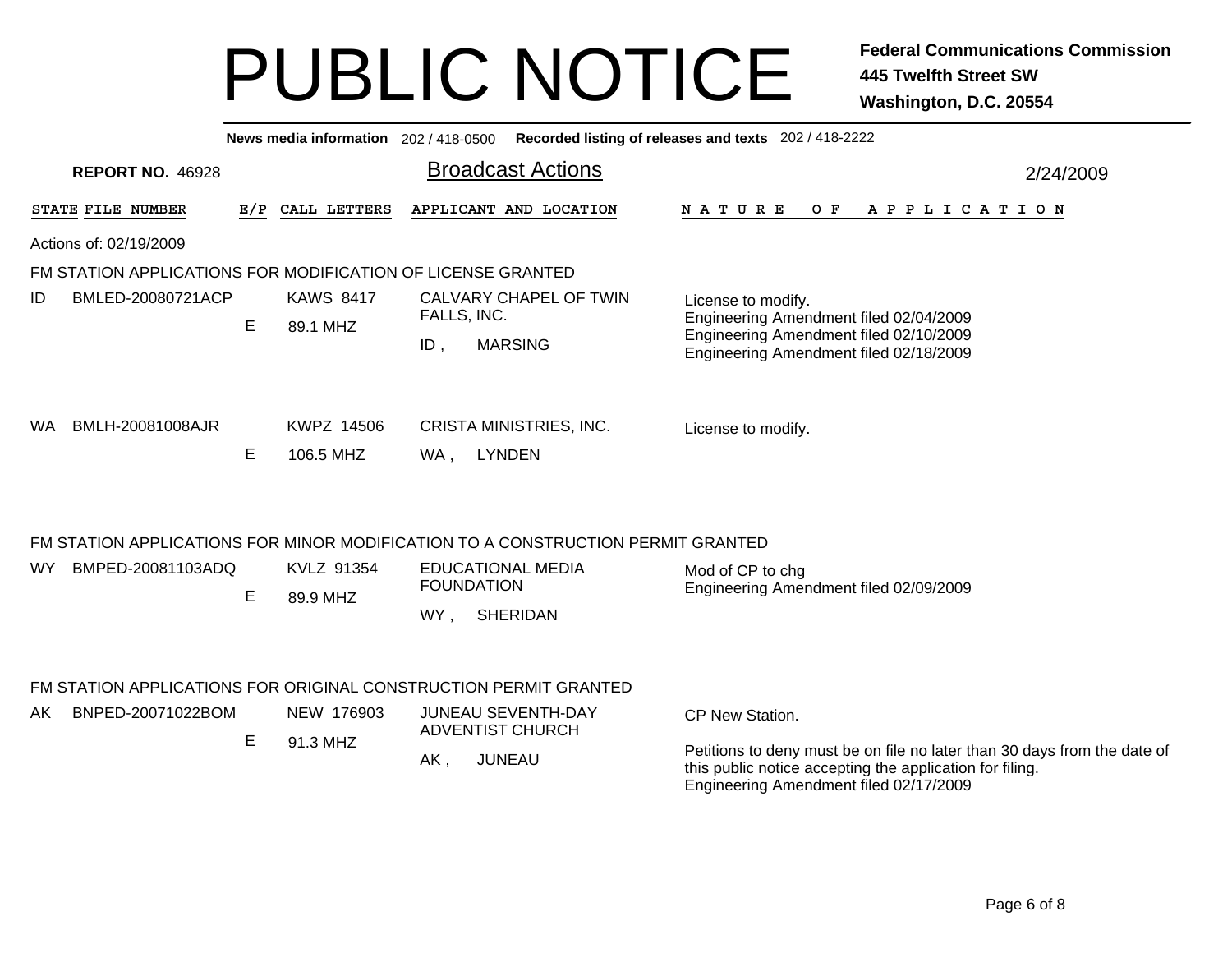|    |                                                         |   |                                     |     |                                                                             | News media information 202 / 418-0500 Recorded listing of releases and texts 202 / 418-2222 |
|----|---------------------------------------------------------|---|-------------------------------------|-----|-----------------------------------------------------------------------------|---------------------------------------------------------------------------------------------|
|    | <b>REPORT NO. 46928</b>                                 |   |                                     |     | <b>Broadcast Actions</b>                                                    | 2/24/2009                                                                                   |
|    | STATE FILE NUMBER                                       |   | E/P CALL LETTERS                    |     | APPLICANT AND LOCATION                                                      | <b>NATURE</b><br>OF APPLICATION                                                             |
|    | Actions of: 02/19/2009                                  |   |                                     |     |                                                                             |                                                                                             |
|    |                                                         |   |                                     |     | FM AUXILIARY TRANSMITTING ANTENNA APPLICATIONS FOR AUXILIARY PERMIT GRANTED |                                                                                             |
| ID | BXPH-20081205AFE                                        | E | <b>KSAS-FM</b><br>63920             |     | PEAK BROADCASTING OF BOISE CP for auxiliary purposes.<br>LICENSES, LLC      |                                                                                             |
|    |                                                         |   | 103.5 MHZ                           | ID, | <b>CALDWELL</b>                                                             |                                                                                             |
|    | FM TRANSLATOR APPLICATIONS FOR LICENSE TO COVER GRANTED |   |                                     |     |                                                                             |                                                                                             |
|    | GA BLFT-20090212AEK                                     | E | <b>W228CA</b><br>138393<br>93.5 MHZ | GA, | TUGART PROPERTIES, LLC<br><b>ELBERTON</b>                                   | License to cover.                                                                           |
| IL | BLFT-20090217AFY                                        | E | <b>W228BH</b><br>148859<br>93.5 MHZ | IL, | MILLER COMMUNICATIONS, INC.<br><b>TAYLORVILLE</b>                           | License to cover.                                                                           |
| OH | BLFT-20090218ABF                                        | E | <b>W235BH</b><br>138979<br>94.9 MHZ | OH, | <b>EDUCATIONAL MEDIA</b><br><b>FOUNDATION</b><br>PERRYSBURG                 | License to cover.                                                                           |